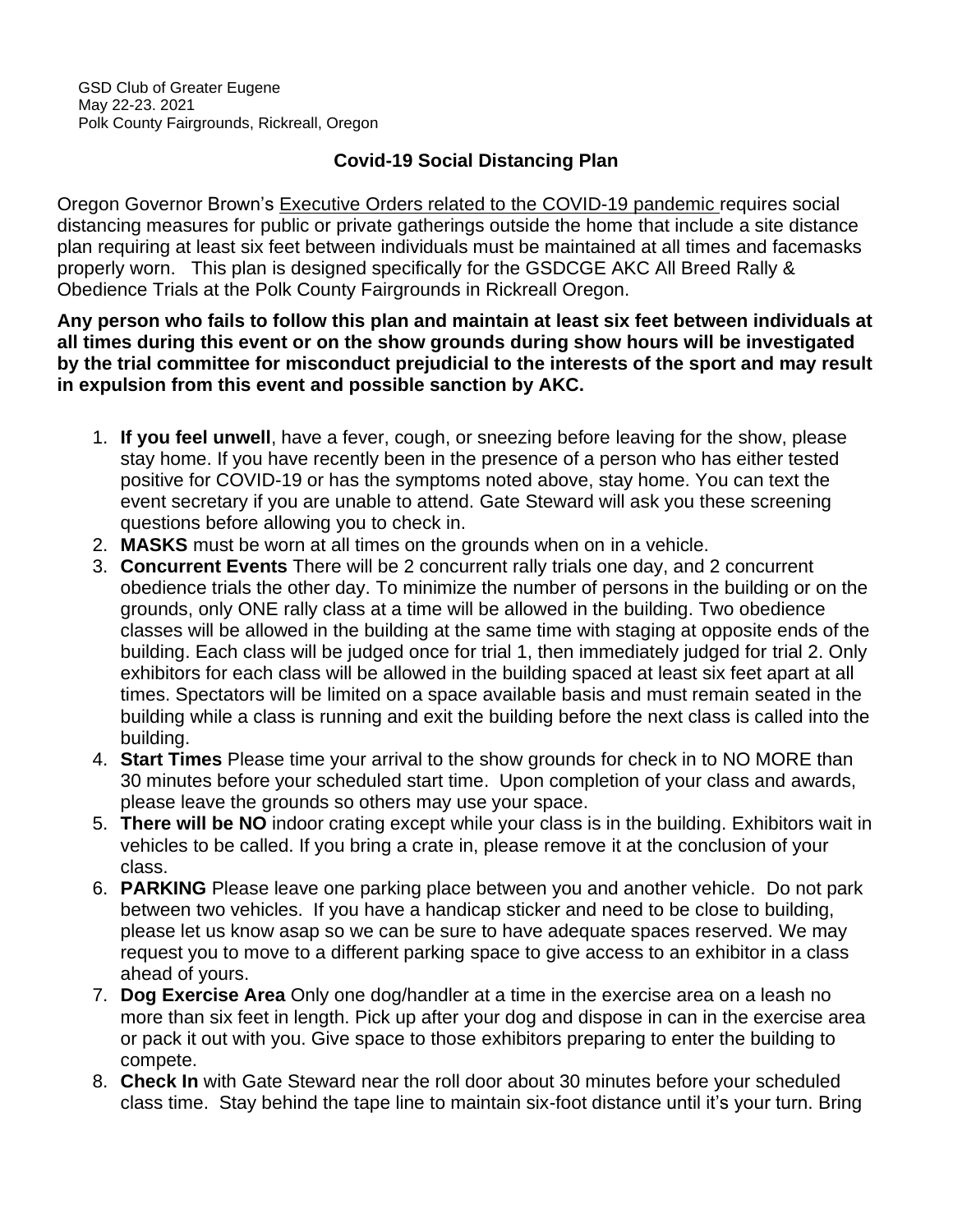your own pen to mark yourself present and pick up the info packet containing armband numbers, rubber bands, course maps, and schedule. .

## 9. **Class staging**

- a. **Gate Steward** will call your class in after the prior class has cleared the area. Gate Steward will ask you screening questions before allowing you to check in *(See #1 above).*
- b. **Wait in your vehicle** until your class is called. Please leave grounds promptly after completion of your block. You can sit in your vehicle with windows down and talk to those on either side of you. Or set up chairs by your vehicle to chat but keep at least SIX FEET apart.
- c. **Face Masks** every person exiting their vehicle must wear a face mask at all times. Keep mask on outside if likely to come within six feet of any other person.
- d. **Exit building promptly** after judging. If you are done for the day, please head home so others can take your parking place.
- e. **Maintain** at least six feet between you and other exhibitors or spectators at all times.
- f. **Spectators** must be limited to exhibitors and persons who traveled in the same vehicle with an exhibitor. Non-exhibitors must remain with vehicle or within designated spectator areas.
- 10.**Judges and stewards** will maintain social distance as practical between each other, exhibitors and spectators. Gloves will also be supplied for those wishing to have another layer of protection.
- 11.**Prizes** At the conclusion of your class return to ringside for announcement of class placings and scores. Class Results will be posted at<https://mydoggym.com/results-1> shortly as soon as possible after a class completes.
- 12.**Food on premises** There will be no vendors or food available on site. Club will not provide snacks or water to exhibitors, so please pack your own and pack your empties out. There are fast food restaurants close by if you need to purchase lunch while in the area.
- 13.**Lunch** will be on your own for all exhibitors. Judges, stewards, and committee members will be served commercially packaged box lunches to eat in their vehicles or other socially distanced area.
- 14.**Photos** No official photographer on site. If you would like a picture with your ribbons, check with event secretary. We will have a designated official to do photos. If someone in your party is available to handle your camera, that's ok too. Could you forward a copy to [rainspring.mdg@gmail.com](mailto:rainspring.mdg@gmail.com) (.jpg preferred)
- 15.**Contact Tracing** If you become ill with Covid-19 after this event, please let event secretary know. We will NOT share your identity but will advise others in your class they may have been exposed to Covid. If you are contacted by a Public Health tracer, you can refer them to the Event Secretary to get the names and contact information of others you may have been in contact with at this event.

**Any person who fails to follow the site distance plan or instructions and maintain at least six feet between individuals at all times during this event or on the show grounds during show hours will be investigated by the trial committee for misconduct prejudicial to the interests of the sport and may result in expulsion from this event and possible sanction by AKC.**

*Revised April 4, 2021 to be consistent with the Governor's Phased Reopening Plan as applicable to Polk County, Oregon*